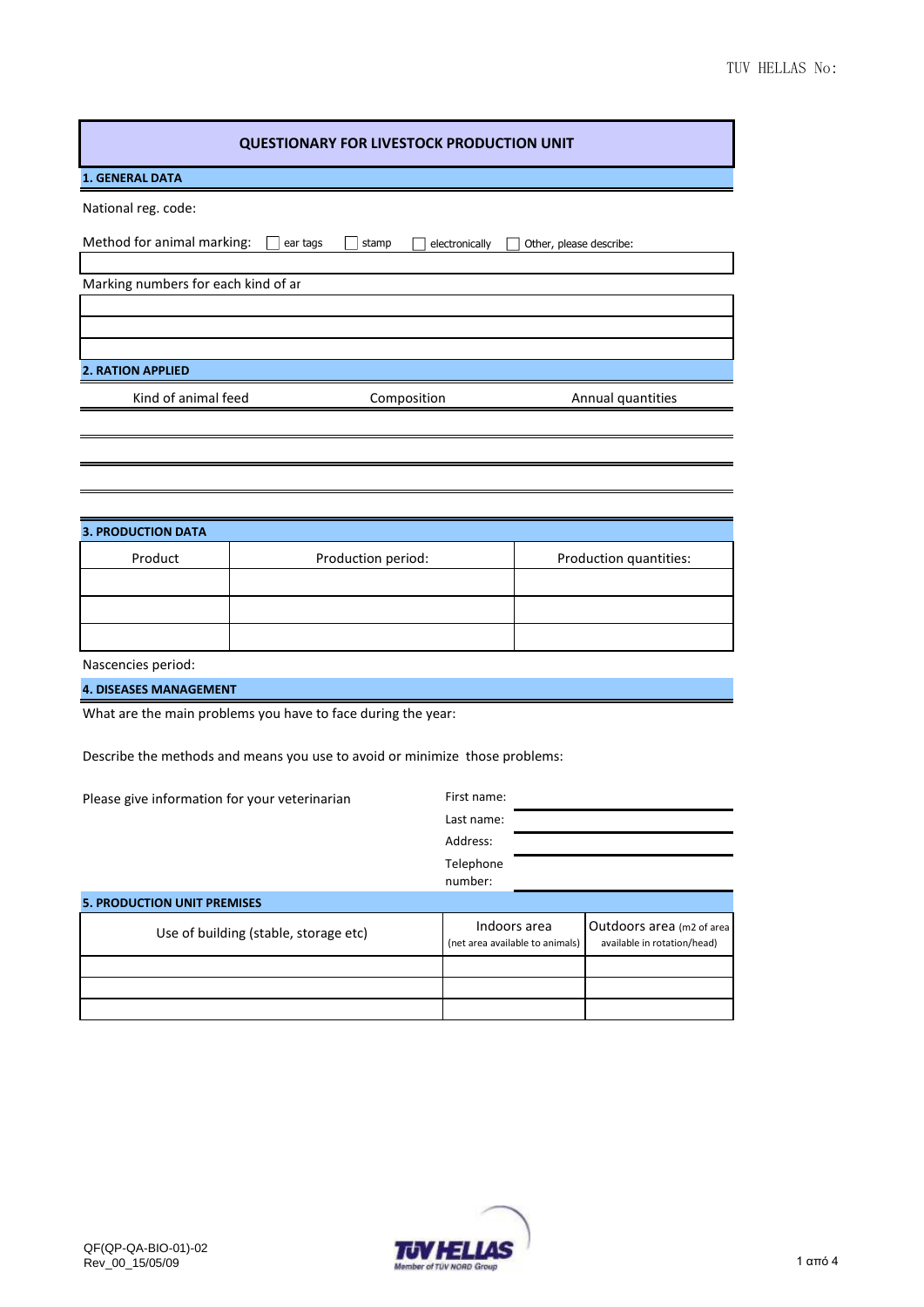| Kind of indoors floor:<br>Litter on the floor:                                                                       |                                         | Solid<br>Slatted | Surface:<br>Surface:<br>If yes, what kind: |              |             |  |
|----------------------------------------------------------------------------------------------------------------------|-----------------------------------------|------------------|--------------------------------------------|--------------|-------------|--|
|                                                                                                                      | Yes                                     | No               |                                            |              |             |  |
| <b>6. POULTRY BREEDING</b>                                                                                           |                                         |                  |                                            |              |             |  |
| Please give the following information                                                                                |                                         |                  |                                            |              |             |  |
| Perch surface per animal:                                                                                            |                                         |                  |                                            |              |             |  |
| Number of poultry per nest:                                                                                          |                                         |                  |                                            |              |             |  |
| Total surface of nest:                                                                                               |                                         |                  |                                            |              |             |  |
| Number of poultry per habitat:                                                                                       |                                         |                  |                                            |              |             |  |
| How many and of what length exit/entry pop-holes are there in each habitat?                                          |                                         |                  |                                            |              |             |  |
| What kind of indoors lightening is used?                                                                             |                                         |                  |                                            |              |             |  |
| Artificial<br>Natural                                                                                                | Combination                             |                  | Light period (hours):                      |              |             |  |
| 7. DATA FOR PASTURE LAND                                                                                             |                                         |                  |                                            |              |             |  |
| Municipality                                                                                                         | Town / Village                          |                  | Location name                              | Surface (ha) | Plot number |  |
|                                                                                                                      |                                         |                  |                                            |              |             |  |
|                                                                                                                      |                                         |                  |                                            |              |             |  |
|                                                                                                                      |                                         |                  |                                            |              |             |  |
| Are these pastures also used by other herds?                                                                         |                                         |                  | No<br>  Yes                                |              |             |  |
| Have any not allowed by the Regulation substances been applied on the pastures during the last 3 years?              |                                         |                  |                                            |              |             |  |
| Yes<br>$\mathbf{I}$<br>No                                                                                            | If yes, please indicate the substances: |                  |                                            |              |             |  |
| Indicate the period during the year that the conditions are favourable for grazing                                   |                                         |                  |                                            |              |             |  |
| from:                                                                                                                |                                         |                  | until:                                     |              |             |  |
| Do you have authorised permission for pasturing of this land $\Box$ Yes                                              |                                         |                  |                                            | No           |             |  |
| If yes please indicate the issuance authority:                                                                       |                                         |                  |                                            |              |             |  |
| 8. MEASURES TO PROTECT THE ORGANIC PRODUCTION                                                                        |                                         |                  |                                            |              |             |  |
| Are your premises in danger of pollution by non permissible substances ?                                             |                                         |                  |                                            |              |             |  |
| <b>YES</b><br><b>NO</b><br>If yes, please describe the possible reasons:                                             |                                         |                  |                                            |              |             |  |
|                                                                                                                      |                                         |                  |                                            |              |             |  |
|                                                                                                                      |                                         |                  |                                            |              |             |  |
| What measures are you ready to apply in order to avoid possible contamination;                                       |                                         |                  |                                            |              |             |  |
| Isolation from conventional herds                                                                                    |                                         |                  |                                            |              |             |  |
| Exclusive pasture usage                                                                                              |                                         |                  |                                            |              |             |  |
| Other, please describe:<br>In case of parallel production, do you plan to conventionally feed other animal species ? |                                         |                  |                                            |              |             |  |
|                                                                                                                      |                                         |                  |                                            |              |             |  |
| If yes how are you plan to achive separation?<br><b>YES</b><br><b>NO</b>                                             |                                         |                  |                                            |              |             |  |
|                                                                                                                      |                                         |                  |                                            |              |             |  |
| Separation method for organic and conventional products during storage:                                              |                                         |                  |                                            |              |             |  |
| Product storage at different times<br>Clear space separation                                                         |                                         |                  |                                            |              |             |  |
|                                                                                                                      |                                         |                  |                                            |              |             |  |



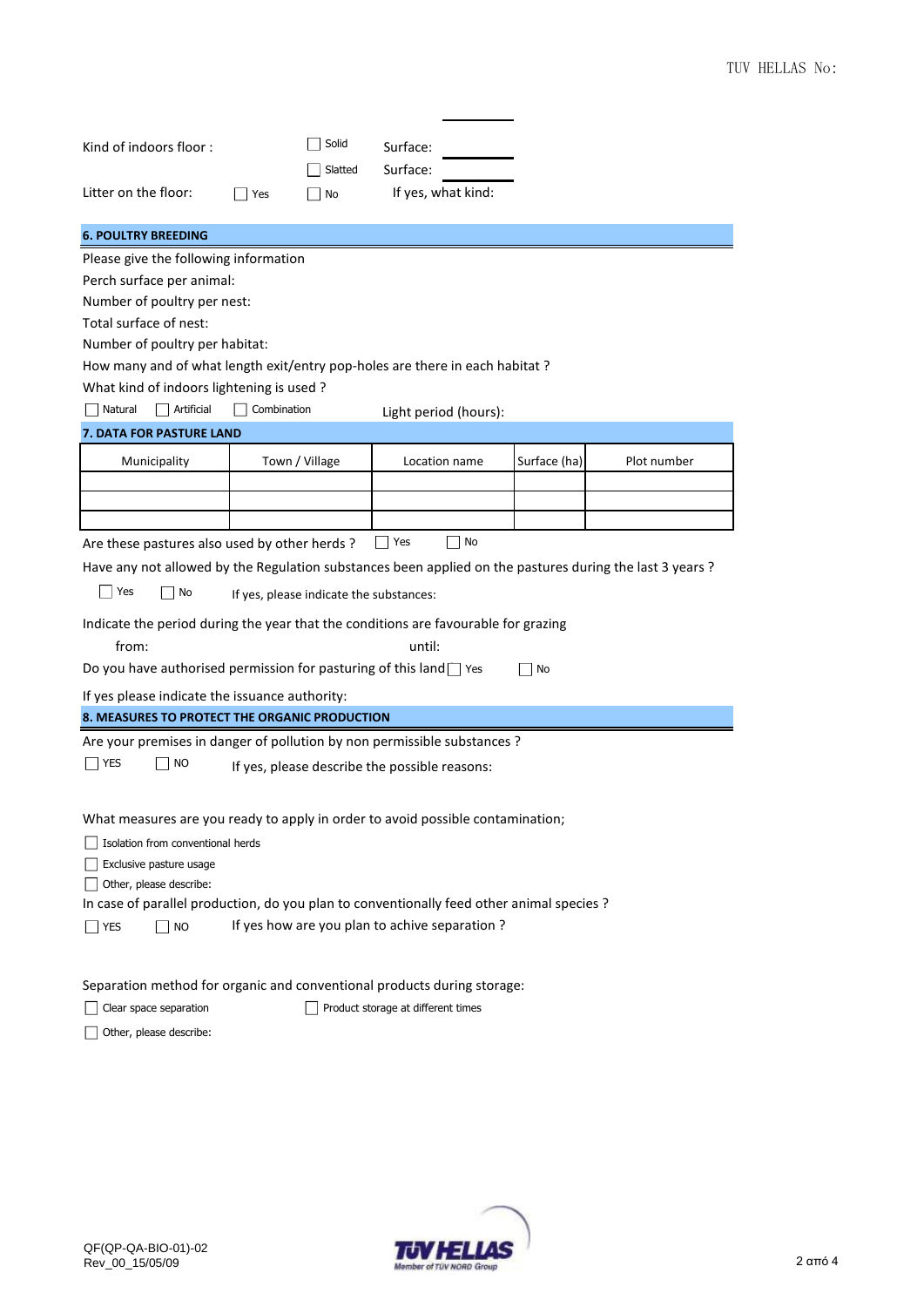## **9. PRODUCTS COLLECTION PROCEDURE (e.g.milking)**

What is the way of collecting your products ?

Using machinery

By hand

What kind of containers are used during product

collection ?

Are these containers and equipment used for conventional products too ?

NO YES NO

If yes, how do you protect your organic products from accidental mixing or contamination ?

| 10. MACHINERY - EQUIPMENT OF THE PRODUCTION UNIT                                                                             |                                              |                                         |  |  |  |
|------------------------------------------------------------------------------------------------------------------------------|----------------------------------------------|-----------------------------------------|--|--|--|
| Machinery type                                                                                                               |                                              | Simultaneous use for conventional crops |  |  |  |
|                                                                                                                              | <b>YES</b>                                   | <b>NO</b>                               |  |  |  |
|                                                                                                                              | <b>YES</b>                                   | <b>NO</b>                               |  |  |  |
|                                                                                                                              | <b>YES</b>                                   | <b>NO</b>                               |  |  |  |
| How are you planning to avoid cross contamination or pollution of the organic products due to simultaneous<br>machinery use? |                                              |                                         |  |  |  |
| Carefoul machinery cleaning                                                                                                  | Machinery usage at different periods of time |                                         |  |  |  |
| Other, please describe:                                                                                                      |                                              |                                         |  |  |  |
| <b>11. PRODUCTS TRANSPORTATION PROCEDURE</b>                                                                                 |                                              |                                         |  |  |  |
| The vehicle used for products transportation are:                                                                            |                                              |                                         |  |  |  |
| Privately owned<br>Rented                                                                                                    |                                              |                                         |  |  |  |
| Are those vehicles used for conventional products transportation?                                                            |                                              |                                         |  |  |  |
| If yes, how are you going to prevent accidental contamination?<br><b>NO</b><br><b>YES</b>                                    |                                              |                                         |  |  |  |
| Clear vehicle space separation                                                                                               |                                              |                                         |  |  |  |
| Trasportation at different times                                                                                             |                                              |                                         |  |  |  |
| Other, please describe:                                                                                                      |                                              |                                         |  |  |  |
| <b>12. TRACEABILITY SYSTEM</b>                                                                                               |                                              |                                         |  |  |  |
| Do you sell products packed and labelled under a specific trade name?                                                        |                                              |                                         |  |  |  |
| <b>NO</b><br><b>YES</b>                                                                                                      |                                              |                                         |  |  |  |
| If yes, please indicate the type of package and the products trade name                                                      |                                              |                                         |  |  |  |
|                                                                                                                              |                                              |                                         |  |  |  |
| Which is the method to ensure the products traceability?                                                                     |                                              |                                         |  |  |  |
| lot number system<br>Records keeping                                                                                         |                                              |                                         |  |  |  |
| Other, please describe:                                                                                                      |                                              |                                         |  |  |  |
|                                                                                                                              |                                              |                                         |  |  |  |
| <b>13. CLEANING - HYGIENE</b>                                                                                                |                                              |                                         |  |  |  |

What are the cleaning agents used for stables, equipment, containers, storages and vehicles ?